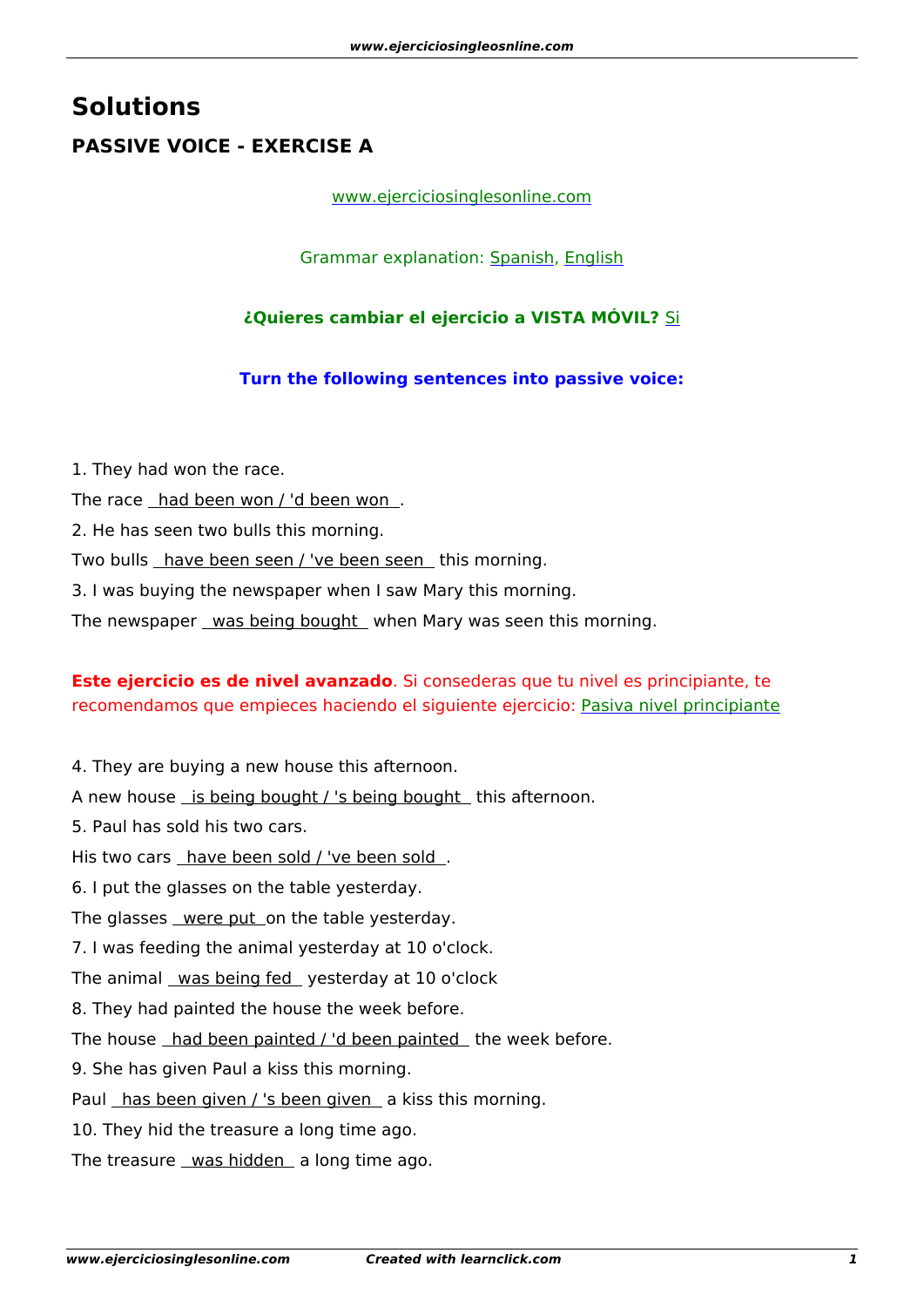11. We listened to a strong noise coming from the street.

A strong noise was listened to coming from the street.

12. They are studying English right now.

English is being studied / 's being studied right now.

13. They drank two pints at Paul's house.

Two pints were drunk at Paul's house.

14. They found two fossils of mammoth.

Two fossils of mammouth were found.

15. I didn't recognize Mary at first sight.

Mary wasn't recognized / was not recognized at first sight.

16. I don't know her.

She isn't known / is not known .

17. He was driving his car when I phoned her.

His car was being driven when she was phoned.

18. They have stolen all the food.

All the food has been stolen / 's been stolen .

20. You can't park cars in here.

Cars can't be parked / can not be parked / cannot be parked in here.

21. You can't take photographs in this place.

Photographs can't be taken / can not be taken / cannot be taken in this place.

22. The school must change these rules.

The rules must be changed by school.

23. You should repair the stairs.

The stairs should be repaired .

24. I have to mend this watch.

This watch has to be mended / 's to be mended.

25. The nurse examined the patient.

The patient was examined by the nurse.

26. My son cleaned the windows.

The windows were cleaned .

27. The fire destroyed the building.

The building was destroyed by the fire.

28. That dog bit the boy.

The boy was bitten by that dog.

29. Paul has written her a letter this week.

She has been written / 's been written a letter this week / a letter has been written / 's